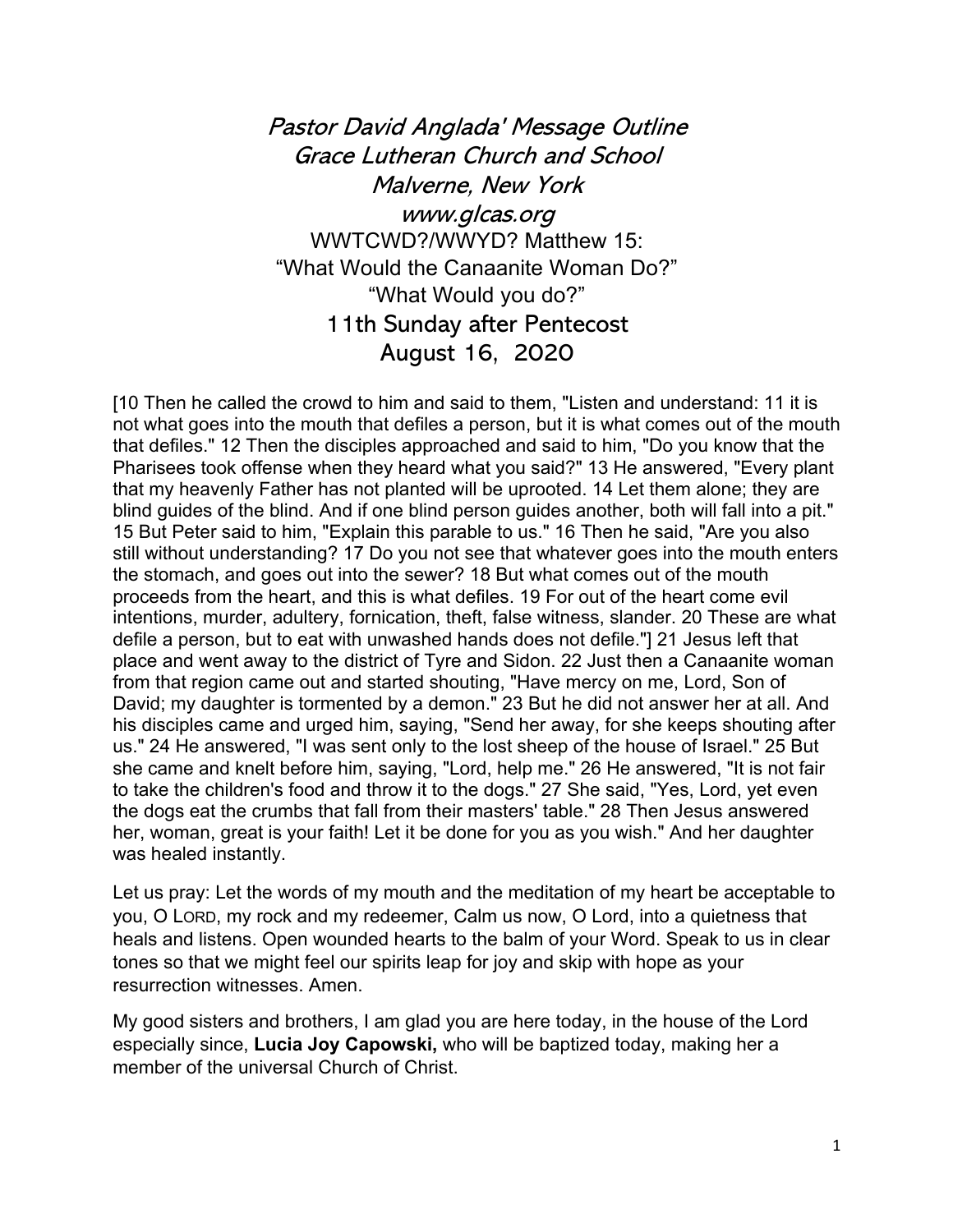My good sisters and brothers, what would you do if you are your daughter or son are ill, and no medical doctor wants to help you and address you with an unpleasant name, for example; calls you a dog.

What would you do if you observe a person being mistreated emotionally or physically?

How would you do if you see a person being discriminated against because of the color of their skin? Or what if the person is being discriminated against because of their gender or their sexual orientation?

What would you do if you notice a person not receiving adequate service in local business because of their accent or nationality?

In our gospel text, an unnamed desperate woman, who is a gentile, meaning non-Jewish she was Canaanite, the gospel of Marks chapter 7 calls her a Syrophoenician or Greek woman.

Most likely, she was raised in the region of Lebanon, who has a daughter who is ill, and she is willing to do anything to find a cure for her daughter.

The woman's daughter had an unclean spirit, an evil spirit invaded and possessed this young girl. The gospel text does not inform us what happens to her due to her diabolical possession, **but we do know** that her mother is troubled and concerned for her wellbeing. That is why she goes to Jesus, searching for help. Unfortunately, this young girl is a victim of demonic possession.

Most likely, the mother of this young girl suffered emotionally, witnessing the condition of her daughter, and at times she broke down crying because her beloved daughter is suffering by an evil spirit that takes control of her life.

This Gentile, the woman, finds a way to connect with Jesus'. She came and knelt before Jesus as well as shouting "Have mercy on me, Lord, Son of David; a demon torments my daughter.

But Jesus did not answer her at all. And his disciples came and urged him, saying, "Send her away, for she keeps shouting after us." The disciples became the gatekeepers. I wonder if Jesus was surprised when he encounters her. Perhaps he said do I know you, why are you seeking me?

This woman is full of hope, most likely **she heard** of Jesus multiplying bread and fish and the feeding of and other miracles that Jesus performed. Jesus addressed her with directness and discourtesy: "I was sent only to the lost sheep of the house of Israel. He answered, "It is not fair to take the children's food and throw it to the dogs." Wow, this is entirely out of character from the compassionate healing Jesus from the Gospels.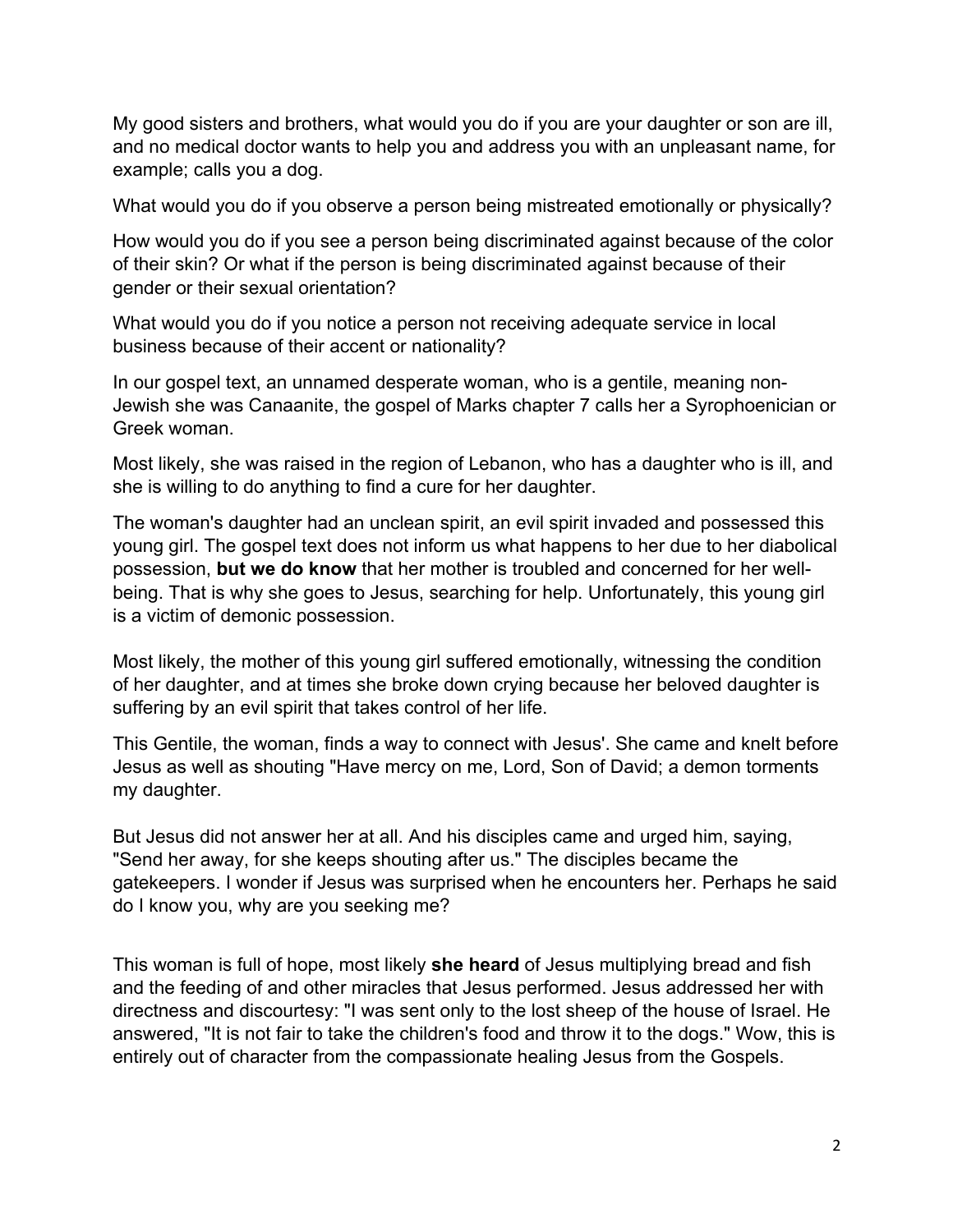Most likely, she said to herself, this visit with Jesus the healer is heading in the wrong direction also why is Jesus not helping me?

At times I wonder how she felt?

The conversation continued with Jesus; she addressed our blessed Lord with directness and with determination.

She responded by saying, "Yes, Lord, yet even the dogs eat the crumbs that fall from their masters' table." Then Jesus answered her, woman, great is your faith! Let it be done for you as you wish." And her daughter was healed instantly. She accepts Jesus' verbal abuse.

However, she is relentless, pleaded her case to Jesus the healer. Her response was not fainthearted. The Canaanite woman could have been most discouraged by Jesus' treatment.

Let us take a moment and experience the pain of humiliation. But at the same time let us experience the courage of her conviction.

She was determined to shift Jesus's cultural and religious biases. She helped shift Jesus' cultural and religious paradigms. Jesus accepted her persuasion and complimented her. *Her daughter is healed from invading evil spirits.*

I just love the courage of this woman who went face to face with Jesus, the man not the divine Jesus and helped shaped his global cultural acceptance of all.

This Syrophoenician woman understood that she was living in a broken world; she knew that system was broken, furthermore, that she lived in a world of discrimination as well as cultural biases.

I posed the following inquiry, have you ever asked yourself why Jesus was so rude or Impolite:

- 1. Some have suggested that Jesus was tired or exhausted and did not want to be bothered.
- 2. Others have said that he was just testing her faith
- 3. Our temptation is to prettify Jesus by saying he was testing the woman's faith.

I prefer to read our gospel text with honesty and integrity. Along with suggesting that in this passage, we glimpse the fully human Jesus, limited by his own culture, with its own religious, traditional biases against women that caused injustice against a woman and her daughter.

Could it be that Jesus was stuck within own his cultural captivity? Jesus, in his human maleness, got it wrong. **Just like some men do** even though we are committed to justice but, at times, we can be unjust to women.